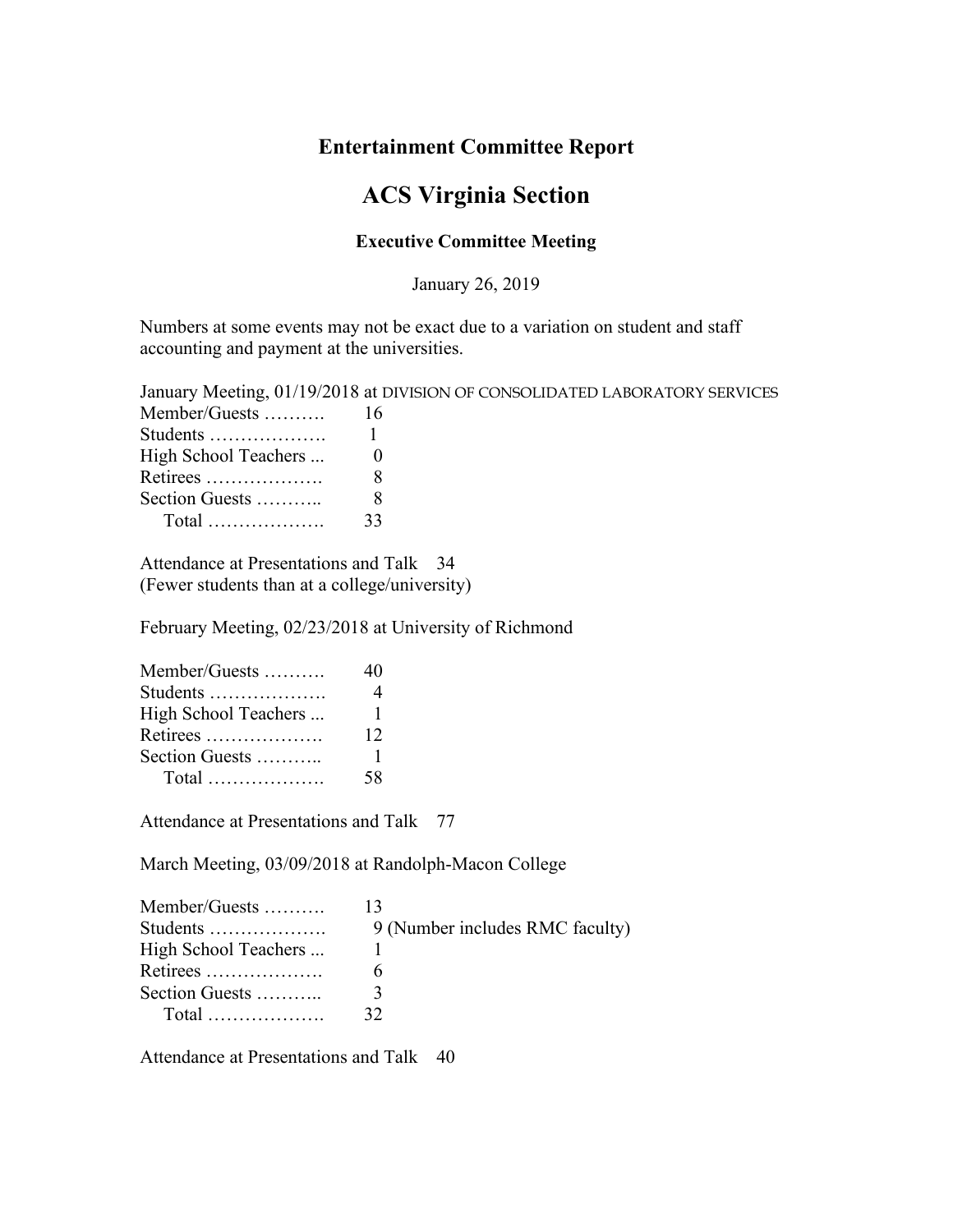April Meeting, 04/13/2018 at University of Virginia

| Member/Guests        | 17                |
|----------------------|-------------------|
| Students             | 45                |
| High School Teachers | $\mathbf{\Omega}$ |
| Retirees             | 5                 |
| Section Guests       | 1                 |
| $Total$              | 6Х                |

Estimate of students not included above (present, but no pizza) 20 Attendance at Presentations and Talk 77

(Members were few in number, but of those many brought students. A surprisingly large number of students are now turning down pizza.)

September Meeting, 09/28/2018 at Virginia Commonwealth University

| Member/Guests        | 9  |
|----------------------|----|
| Students             | 18 |
| High School Teachers | 3  |
| Retirees             | 9  |
| Section Guests       | 11 |
|                      | 50 |

Attendance at Presentations and Talk 63

Educator Awards Night

Unusually large number of 50+ year members, several of whom were Section Guests Many pre-registered member no-shows

October Meeting, 10/25/2018 at University of Mary Washington

| Member/Guests        | 11            |
|----------------------|---------------|
| Students             | 3             |
| High School Teachers | $\mathcal{L}$ |
| Retirees             | 14            |
| Section Guests       |               |
|                      | 31            |

Attendance at Lecture 68